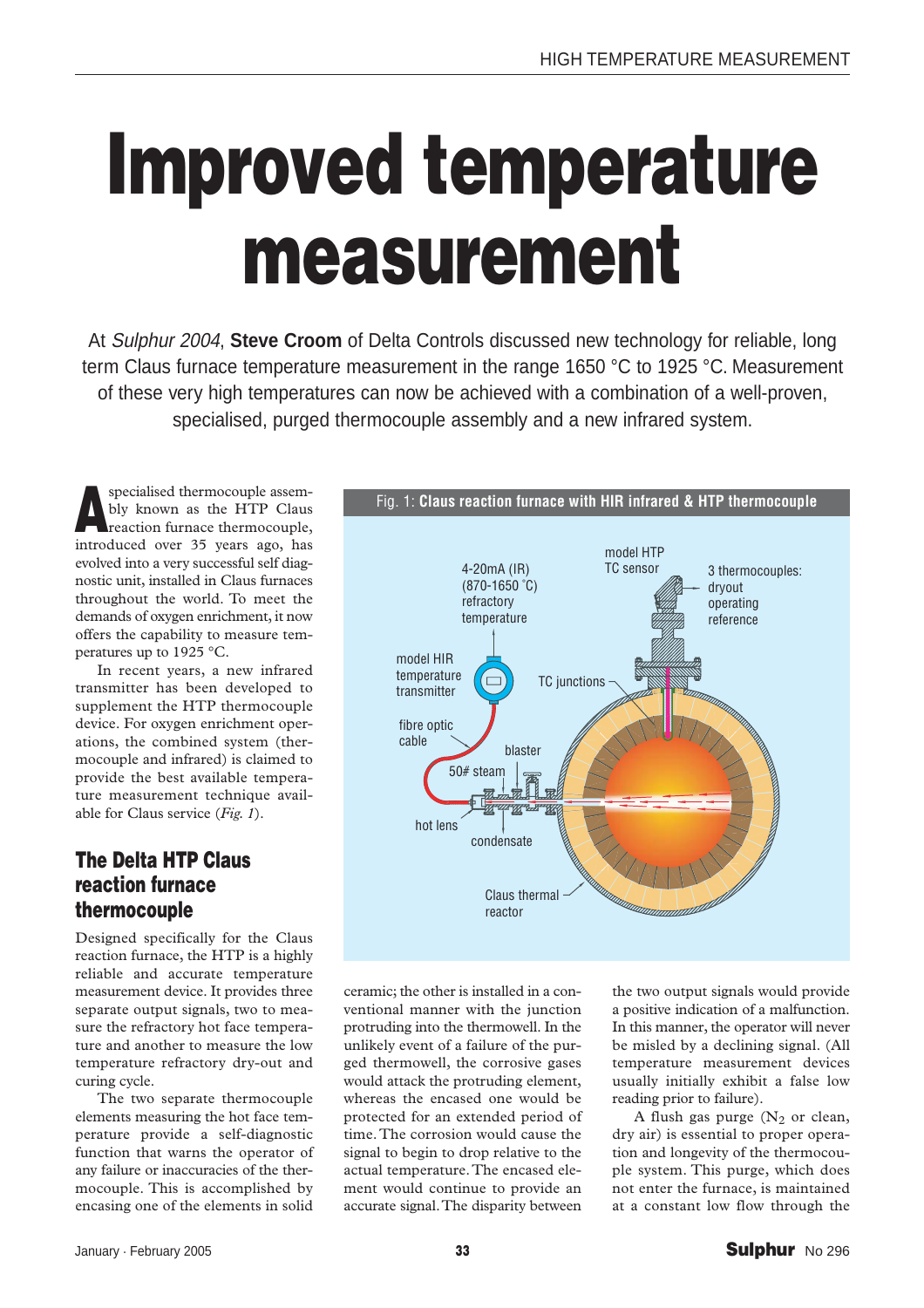

internal passages of the thermocouple. A slight elevated backpressure of the flush gas is maintained by the use of a flow meter equipped with a flow control valve located at the purge outlet.The purge function is most easily accomplished with the use of a convenient "flush gas" control station equipped with the pressure regulator, filter, drip well, flow meter and valve.

The HTP assembly (*Fig. 2*) uses a unique large protective ceramic refractory well to shield the inner ceramic thermowell and protect it from physical harm such as movement of refractory, quenching and severe thermal shock conditions.

The installation of the HTP assembly is simple and straightforward; all of the essential tools/fixtures for proper installation may be supplied with each HTP thermocouple.

With today's higher operating temperatures, high accuracy as well as high temperature capability is required.The HTP thermocouple reads temperature directly, provides typical accuracy of ±0.5% and never requires calibration. The high-temperature range (1925 °C) is recommended for high oxygen enrichment.

Until recently, most temperature instruments have had limited capability or have been set up to read a maximum of 1650 ºC. However, in oxygen enrichment units, an upset incident can easily cause the temperature to rise above 1650 ºC and there is no indication of what the actual temperatures were or for how long. Panel board instruments simply indicate a flat line at 1650 ºC.

Knowledge of the actual temperatures encountered helps to assess any possible damage that may have occurred. Therefore, it is recommended that temperature instruments with the capability to read at least 1925ºC be utilised.

The HTP thermocouple assembly is relatively inexpensive; budgetary cost for the complete HTP assembly is about  $\epsilon$ 4,500, and the installation cost is usually less than  $\mathcal{\}2,\!500.$ 

## **The Delta HIR infrared temperature transmitter**

Infrared temperature transmitters have been used in this service for decades with success.This technology measures infrared energy and from this measurement, it provides an inferential temperature measurement. However, these infrared units have typically required considerable routine maintenance such as cleaning the IR view port, removing built-up debris from the refractory bore and periodic calibration verification. Also, it has been normal to recommend that IR units be annually returned to the manufacturer for complete calibration and adjustment.

A relatively new type of infrared temperature transmitter, designed and built specifically for Claus reaction furnace service, has been introduced over the past few years. This unit, the Model HIR as shown in *Fig. 3*, significantly lowers the cost of ownership by eliminating the need for maintenance and providing improved reliability.

This new unit uses a "hot nozzle" lens assembly, which keeps the sight port glass lens at about 150 °C, well above the solidification point of sulphur of 119 °C. A 3.5 barg steamjacketed lens housing prevents the deposition of sulphur on the glass or in the nozzle.

A small  $N_2$  or air purge (approximately 20 lpm) in the view port keeps particulate and dust from collecting on the glass.This combination of heat and low flow purge gas essentially eliminates the need to periodically rod-out or clean the viewing window. However, this "hot-nozzle" design, due to its high temperature, cannot offer a sight port.

In many installations, the bore through the refractory becomes obscured with the build-up of sulphur, refractory cement and other debris, which blocks the infrared path to the lens. The Model HIR incorporates a "Bore-Blaster" feature, which is a unique large annular steam port located in the mounting flange. In the event of a blockage, steam is introduced through this large port, removing the blockage.

To eliminate the need to recalibrate the sensor and electronics, the HIR uses proven semiconductor type technology, which compared with the sensors previously used, does not exhibit the tendency to lose accuracy over time.This eliminates the requirement to periodically perform expensive recalibrations.

With the "HTP" thermocouple also installed in the reaction furnace, there is no need to verify the HIR device accuracy using a sacrificial